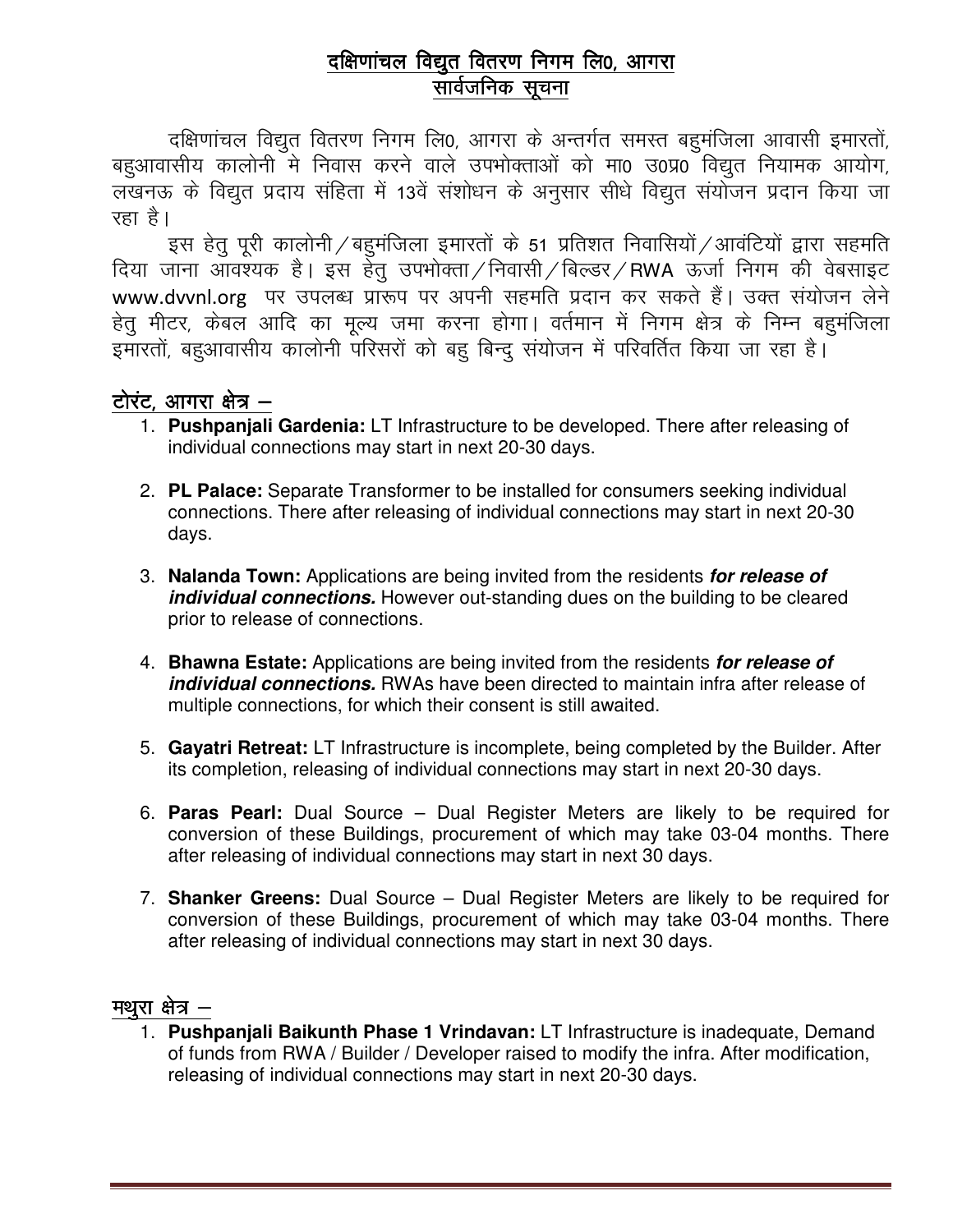- 2. Pushpanjali Baikunth Phase II Vrindavan: LT Infrastructure is inadequate, Demand of funds from RWA / Builder / Developer raised to modify the infra. releasing of individual connections may start in next 20-30 days.
- **3. Krishna Lok Jaint Vrindavan:** LT Infrastructure is inadequate, Demand of funds from RWA / Builder / Developer raised to modify the infra. More over Dual Source – Dual Register Meters may be required for conversion of these Buildings, procurement of which may take another 03-04 months. There after releasing of individual connections may start in next 20-30 days. 30 days./ Developer raised to modify the infra. After modification,<br>ctions may start in next 20-30 days.<br>
In: LT Infrastructure is inadequate, Demand of funds from<br>
ised to modify the infra. More over Dual Source – Dual<br>
iired for
- **4. Vedant Krishna Paradise: Krishna Paradise:** LT Infrastructure is inadequate, Demand of funds from which may take another 03-04 months. There after releasing of individual connectior<br>may start in next 20-30 days.<br>**Vedant Krishna Paradise:** LT Infrastructure is inadequate, Demand of funds from<br>RWA / Builder / Developer r individual connections may start in next 15-20 days.
- **5. Radha Nikunj Chaitanya Vihar Phase 1:** LT Infrastructure is inadequate, Demand of funds from RWA / Builder / Developer raised to modify the infra. After modification, releasing of individual connections may start in next 20-30 days.

#### आगरा क्षेत्र $-$

- **1. Ganpati Classic Site C:** Dual Source Dual Register Meters are likely to be required **Ganpati Classic Site C:** Dual Source – Dual Register Meters are likely to be required<br>for conversion of these Buildings, procurement of which may take 03-04 months. There for conversion of these Buildings, procurement of which may take<br>after releasing of individual connections may start in next 30 days.
- **2. Aparna Prem Apartments:** Dual Source Dual Register Meters are likely to be **Aparna Prem Apartments:** Dual Source – Dual Register Meters are likely to be<br>required for conversion of these Buildings, procurement of which may take 03-04 months. There after releasing of individual connections may start in next 30 days.

अधीक्षण अभियन्ता (आर0ए0य0, आगरा)  $\overline{a}0\overline{a}0\overline{a}0\overline{a}0$   $\overline{a}0\overline{b}$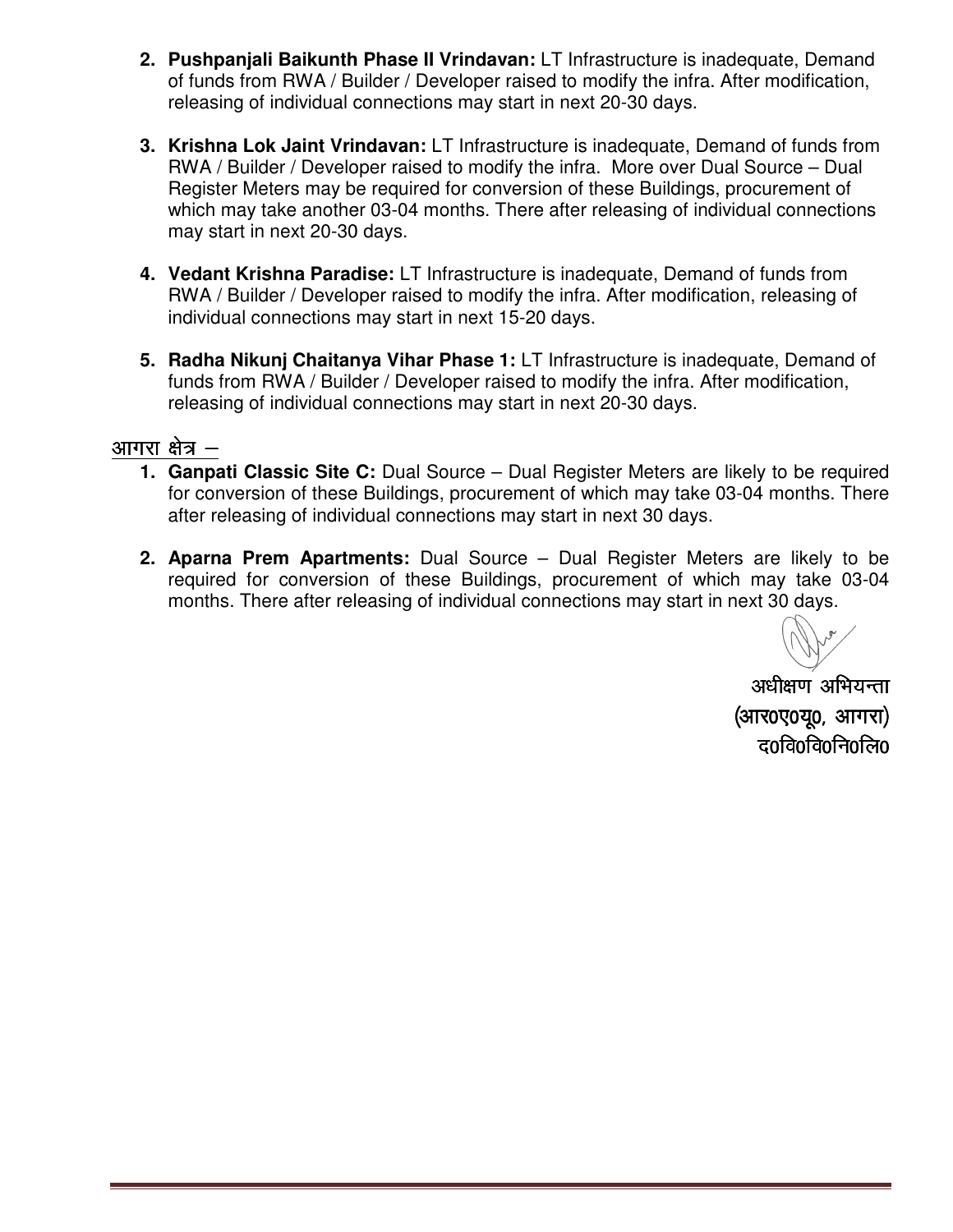### दक्षिणांचल विद्युत वितरण निगम लि0, आगरा सार्वजनिक सूचना

दक्षिणांचल विद्युत वितरण निगम लि0, आगरा क्षेत्र के अन्तर्गत एकल बिन्दु संयोजन वाली समस्त बहुमंजिला आवासी इमारतों, बहुआवासीय कालोनी मे निवास करने वाले उपमोक्ताओं को मा0 उ0प्र0 विद्युत नियामक आयोग, लखनऊ के विद्युत प्रदाय संहिता में 13वें संशोधन के अनुसार सीधे विद्युत संयोजन प्रदान किया जा रहा है।

निम्न बहुमंजिला इमारतों, बहुआवासीय कालोनी परिसरों द्वारा एकल बिन्दु संयोजन पर बने रहने का विकल्प दिया गया है अथवा कोई विकल्प नहीं दिया गया है। अतः उक्त आवासीय परिसरों से सम्बन्धित RWA / निवासियों को इस विज्ञापन के माध्यम से अवगत कराया जा रहा कि यदि उक्त से भिन्न मत रखते हो अथवा अभी तक कोई विकल्प नहीं दिया हो, तो कृपया द0वि0वि0नि0लि0, आगरा की वेबसाइट www. dvvnl.org पर उपलब्ध विकल्प प्रपत्र के माध्यम से अपनी सोसाइटी के न्यूनतम 51 प्रतिशत निवासियों के सहमति प्रपत्र सम्बन्धित विद्युत वितरण खण्ड / टोरेंट पावर कार्यालय या ई—मेल seraudvvnl@gmail.com पर अवश्य प्रस्तुत करें। बहमंजिला इमारतों, बहुआवासीय कालोनी परिसरों से सम्बन्धित अन्य किसी प्रकार की जानकारी हेतु ई—मेल seraudvvnl@amail.com पर सम्पर्क करें।

| SI. No.        | <b>Name of Contact</b>                | <b>Short Name of Building</b>      |
|----------------|---------------------------------------|------------------------------------|
| 1              | SRI VIVEK GARG - PARASVNATH PANCHVATI | Parshnath Panchwati                |
| $\overline{2}$ | PARSVNATH PRERNA                      | Parshnath Prerna                   |
| 3              | <b>SWAMI NIRMAN PVT LTD</b>           | Shanker Green                      |
| 4              | PADAM ETERNITY MAINTENANCE SOCIETY    | Padam Pride                        |
| 5              | Sri Anil Agarwal                      | Ganpati Infra TDI city             |
| 6              | SHRI MANISH AGRAWAL                   | <b>Eminent Apartments</b>          |
| $\overline{7}$ | <b>SECRETARY</b>                      | Dayal Bagh Complex I               |
| 8              | SAMAGRA MANAV SEVA SAMITI             | Dayal Bagh Complex II              |
| 9              | SRI K.B.GUPTA                         | Gayatri Apartment                  |
| 10             | VISHAMBHAR DAYAL AGARWAL              | Puspanjali Heights                 |
| 11             | <b>SACHIV</b>                         | Dayal Bagh Complrx III             |
| 12             | <b>MAATANGI BUILDERS PVT. LTD.</b>    | Residential High Rise, Jeoni Mandi |

#### टोरंट, आगरा क्षेत्र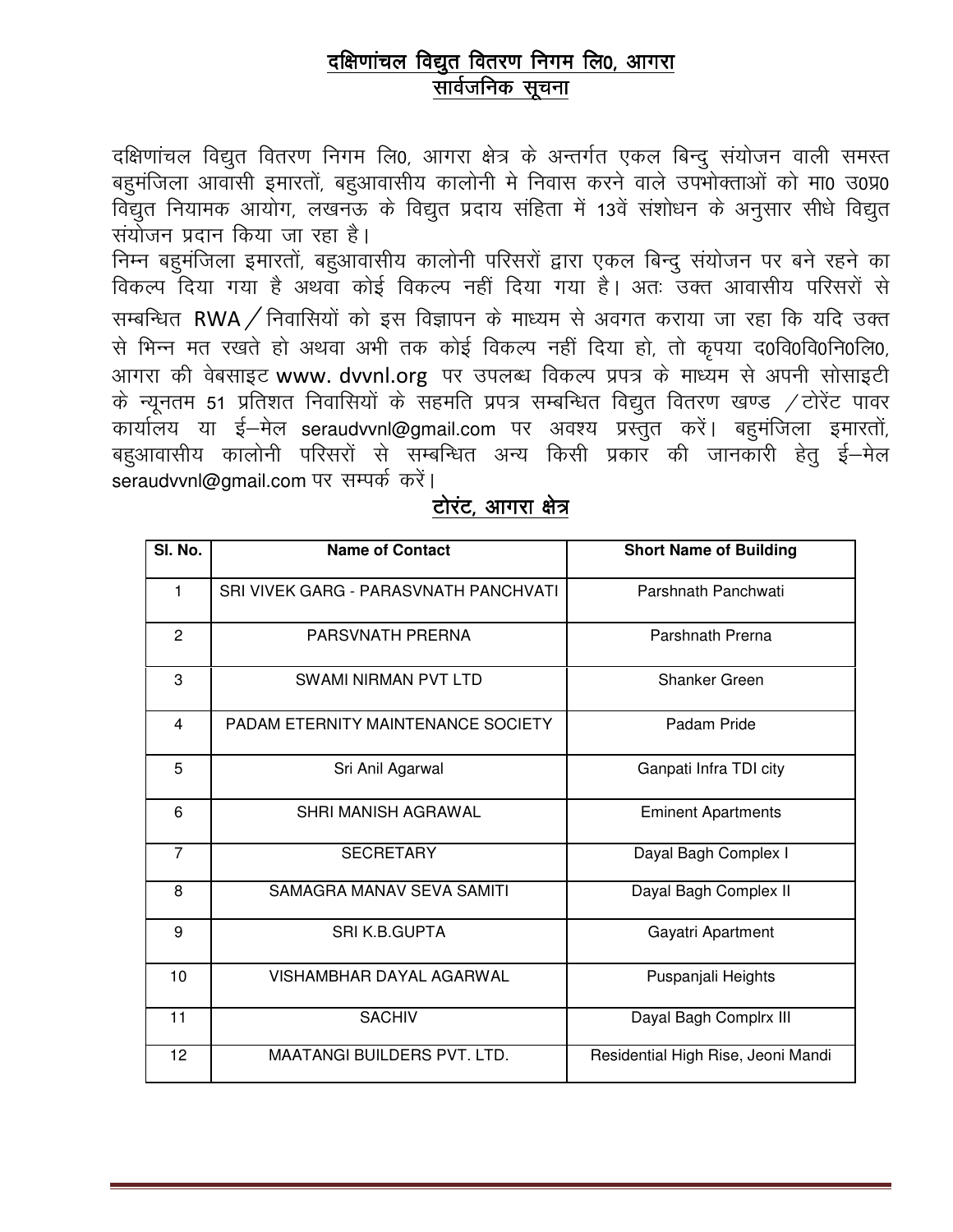| IЗ | SRI ANIL AGARWAL.                  | <b>GANPATI KINGS COUNTY</b>           |
|----|------------------------------------|---------------------------------------|
| 14 | SRI VIJAY KUMAR TYAGI.             | TIRUPATI DHAM                         |
| 15 | SHREE RIDDHI SIDDHI BUILDWELL LTD. | <b>PADAM PRIDE</b>                    |
| 16 | SRI SASHI KANT GAUTAM              | <b>CRYSTAL VALLEY</b>                 |
| 17 | <b>SRI MANISH KUMAR</b>            | <b>TDI Mall</b>                       |
| 18 | SETH RATAN LAL ENTERTN. PVT LTD    | Near Diwani Chauraha (Bharat Talkies) |
| 19 | SRI PREM CHAND JAIN [RATAN MALL]   | <b>RATAN MALL</b>                     |
| 20 | ASB PROJECTS LIMITED               | Cosmos Mall                           |

# <u>मथुरा क्षेत्र</u>

| कं०सं०                                        | बिल्डर का नाम/पता                                                          |  |
|-----------------------------------------------|----------------------------------------------------------------------------|--|
| अ– विद्युत नगरीय वितरण खण्ड प्रथम, मथुरा      |                                                                            |  |
| $\mathbf 1$                                   | श्री मयंक अग्रवाल, पुष्पांजली उपवन, मौजा महोली, नियर लाजपत मथुरा           |  |
| $\overline{\mathbf{2}}$                       | श्री अरूण कुमार अग्रवाल, शान्ती अपार्टमेन्ट, 2121, डेम्पीयर नगर, मथुरा     |  |
| ब– विद्युत नगरीय वितरण खण्ड द्वितीय, वृन्दावन |                                                                            |  |
| $\mathbf{3}$                                  | श्री मार्तण्ड देव, संस्कार सिटी, रूकमनी विहार, वृन्दावन                    |  |
| $\overline{\mathbf{4}}$                       | श्री विजय कुमार रिणवा, बृज विलास, चैतन्य विहार, वृन्दावन                   |  |
| $5\phantom{1}$                                | श्री श्याम सुन्दर बंसल, मन्दाकनी, केशव धाम रोड, वृन्दावन                   |  |
| $6\phantom{1}6$                               | श्री मेघश्याम वाष्णेय, अनम्शा हाऊसिंग, प्रेम मन्दिर के सामने, वृन्दावन     |  |
| $\overline{7}$                                | श्रीमती आरती अग्रवाल, ललिता अपार्टमेन्ट, गुरूकुल मार्ग, वृन्दावन           |  |
| 8                                             | श्री अनिल अग्रवाल, बसेरा रेजिडेन्सी (गणपति इनफीनिटी), छटीकरा रोड, वृन्दावन |  |
| 9                                             | श्री हितेश शर्मा, ओमैक्स इटरनिटी, छटीकरा रोड, वृन्दावन                     |  |
| 10                                            | श्री सुनिल तिवारी, एन0आर0आई0 ग्रीन्स, सुनरख रोड, वृन्दावन                  |  |
| 11                                            | श्री संदीप अरोड़ा, श्री कृष्णा शरणम्, छटीकरा रोड, वृन्दावन                 |  |